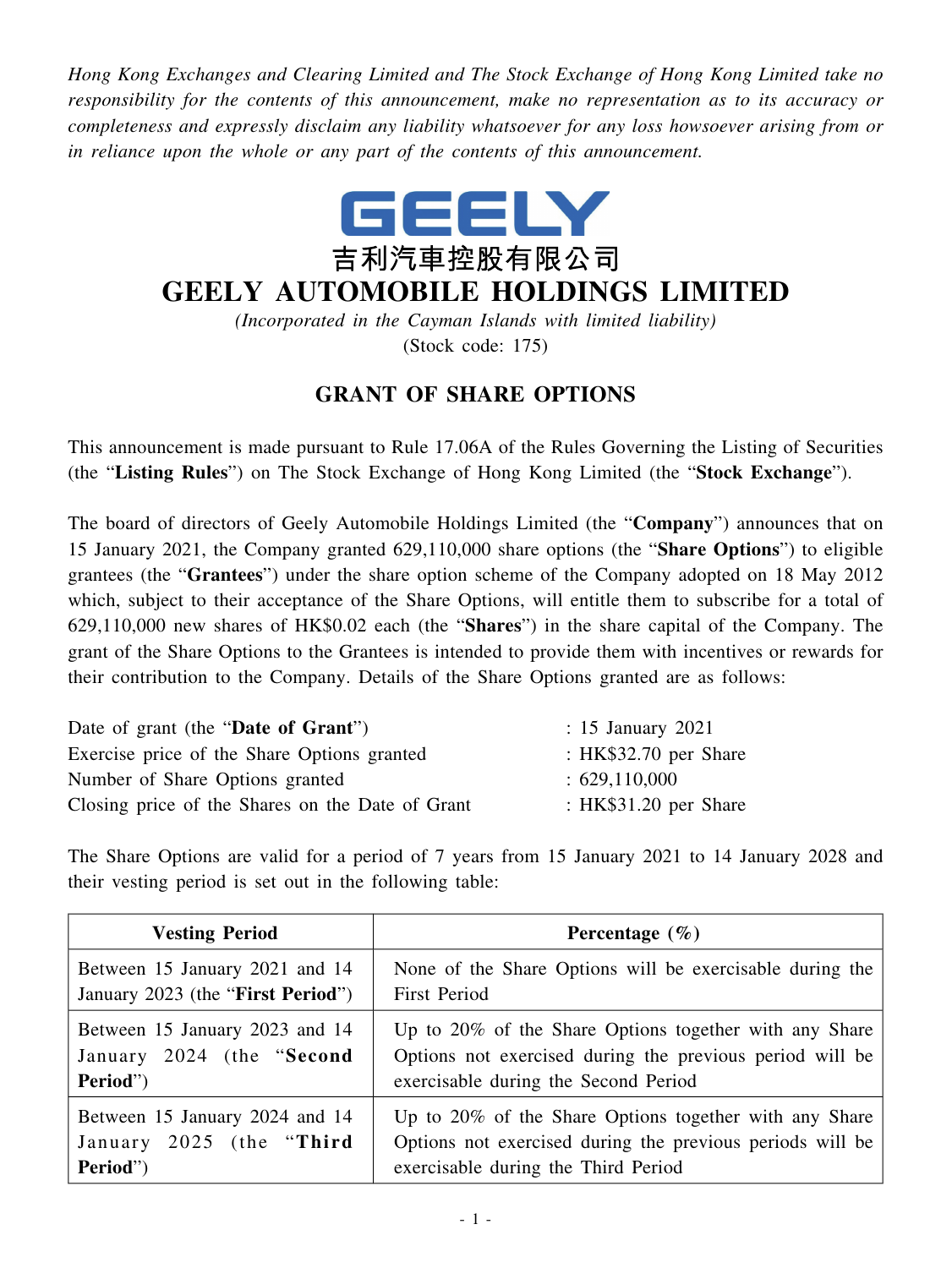| <b>Vesting Period</b>                                                    | Percentage $(\% )$                                                                                                                                                                                           |
|--------------------------------------------------------------------------|--------------------------------------------------------------------------------------------------------------------------------------------------------------------------------------------------------------|
| Between 15 January 2025 and 14<br>January 2026 (the "Fourth"<br>Period") | Up to 20% of the Share Options together with any Share<br>Options not exercised during the previous periods will be<br>exercisable during the Fourth Period                                                  |
| Between 15 January 2026 and 14<br>January 2027 (the "Fifth Period")      | Up to $20\%$ of the Share Options together with any Share<br>Options not exercised during the previous periods will be<br>exercisable during the Fifth Period                                                |
| From 15 January 2027 until the<br>expiry date of the Share Options       | Up to $20\%$ of the Share Options together with any Share<br>Options not exercised during the previous periods will be<br>exercisable from 15 January 2027 to the expiry date of the<br><b>Share Options</b> |

No Share Options will be exercisable after their expiry date.

The exercise price of each Share Option is HK\$32.70, which represents the higher of (i) the closing price of HK\$31.20 per Share on 15 January 2021, being the Date of Grant of the Share Options, and (ii) the average of the closing prices of HK\$32.70 per Share as stated in the daily quotation sheets issued by the Stock Exchange for the five business days immediately preceding the Date of Grant.

Out of the total 629,110,000 Share Options granted to the Grantees, 62,500,000 Share Options are granted to directors of the Company with details as follows:

| Name of directors          | <b>No. of Share Options Granted</b> |
|----------------------------|-------------------------------------|
| <i>Executive directors</i> |                                     |
| Mr. Yang Jian              | 3,000,000                           |
| Mr. Li Dong Hui, Daniel    | 14,000,000                          |
| Mr. Gui Sheng Yue          | 13,500,000                          |
| Mr. An Cong Hui            | 22,000,000                          |
| Mr. Ang Siu Lun, Lawrence  | 3,000,000                           |
| Ms. Wei Mei                | 7,000,000                           |

Pursuant to Rule 17.04(1) of the Listing Rules, the grant of Share Options to each of the above directors has been approved by the independent non-executive directors of the Company.